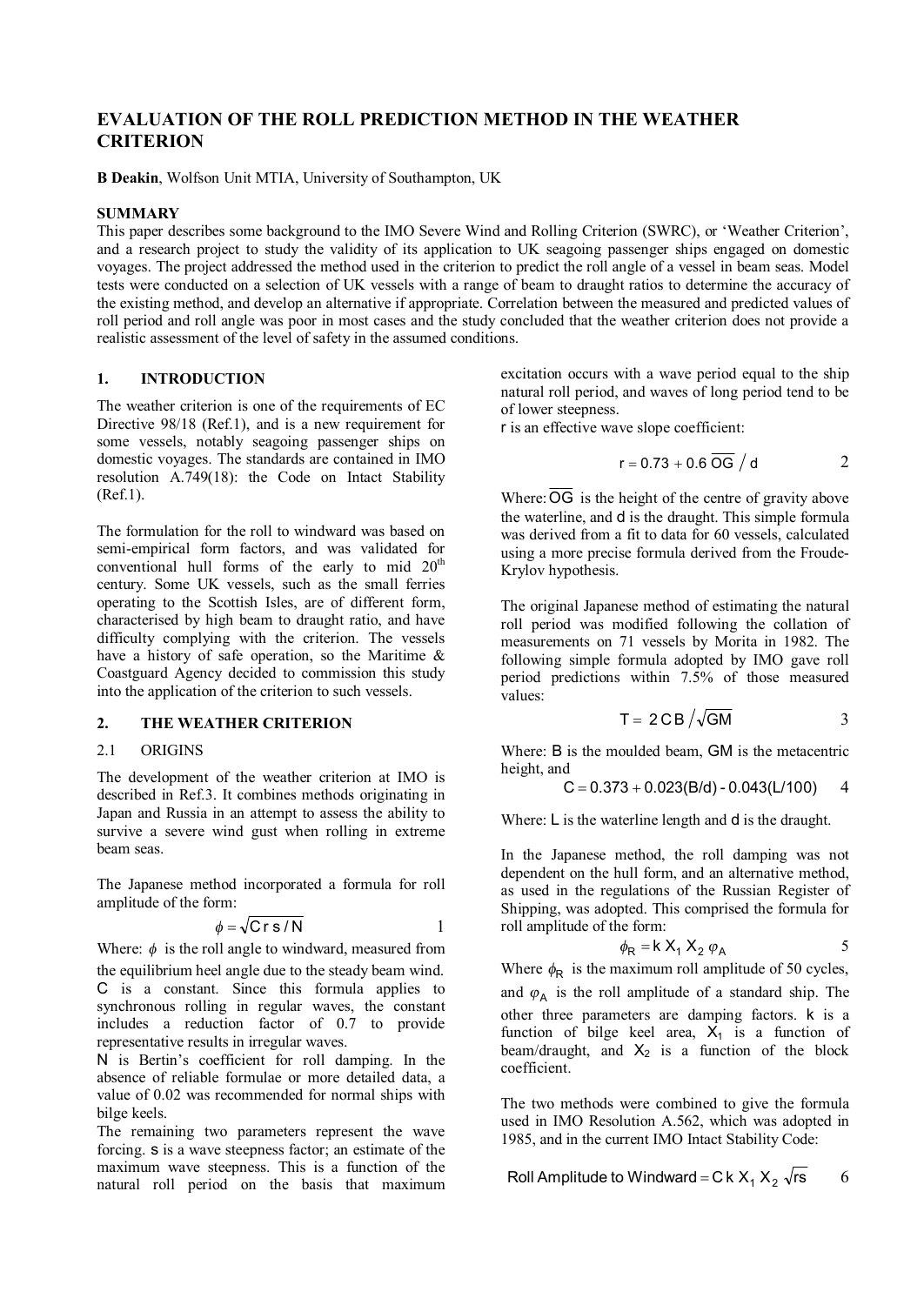Where: C is a constant, with the value 109 chosen to give parity with the level of safety provided by the original Japanese method.

The damping factors  $k$ ,  $X_1$  and  $X_2$  are as in the Russian formula, and the wave forcing factors r and s are as in the Japanese method.

The factors  $k$ ,  $X_1$ ,  $X_2$  and  $s$  are presented in the Intact Stability Code in tabular form.

2.2 PROBLEMS WITH THE CRITERION

Problems were encountered with the weather criterion shortly after its adoption by IMO, and considerable research has been conducted to address various aspects of the method and factors involved.

A study was conducted in Japan on the application of their criterion to small passenger vessels, Ref.4. It included rolling tests on a number of models. The findings of this work were that their recommended damping coefficient of 0.02 was too low, and the calculated effective wave slope coefficient, as adopted at IMO, was too high. Both factors led to the roll angle predictions being overestimated.

In Italy, researchers were concerned with problems encountered when applying the IMO criterion to large passenger vessels, and they found that the criterion overestimated roll angle predictions for ships with large values of OG/d, B/d and roll period. Preliminary results of model tests were reported in Ref.5. Their research led to a submission to IMO in 2002, proposing significant adjustments to the criterion, Ref.6. Their concerns were based on the following four issues.

Equation 2 was derived for vessels with values of OG/d in the range -0.4 to 0.6, whereas many modern vessels have OG/d values in excess of 1. This results in values of r substantially greater than 1, and the Italian proposal was to adopt 1 as the maximum value for r.

The tabulated list of values for  $X_1$  has a roughly linear relationship with B/d, for B/d values in the range 2.4 to 3.5. Outside this range constant values are assumed, but many modern vessels have B/d values in excess of 3.5.

The IMO method was calibrated to give the same level of safety as the Japanese method for vessels with  $B/d =$ 2.9,  $C_B = 0.6$ , and with 2% bilge keel area, but many modern vessels differ significantly from these parameters.

The tabulated list of values for s is for vessels with roll periods of 6 to 20 seconds. Outside this range constant values are assumed, but many modern vessels have roll periods in excess of 20 seconds.

In Germany concerns were raised regarding application of the criterion to RoRo, RoPax and some container vessels, Ref.7. Again, the concerns were that the roll angle was overestimated in some cases, but some additional factors were described.

#### 2.3 PROPOSED ADJUSTMENTS TO THE **CRITERION**

These problems were raised, and discussions took place regarding possible ways of rectifying them, at IMO meetings SLF 45 and SLF 46 in 2002 and 2003.

Three adjustments to the criterion were proposed in  $2002 -$ 

- 1. The effective wave slope coefficient, r, given by equation 2, should be assigned a maximum value of 1.
- 2. The table of values for the wave steepness factor, s, should be extended to larger roll periods, up to 30 seconds.
- 3. The table of values for the damping factor  $X_1$ should be extended to larger beam/draught ratios, up to 6.5.

Refs. 6 and 8 present proposals by Italy and Russia for adjustments to the values  $X_1$  r and s, and Figure 1 illustrates the proposals for  $X_1$  and s.



*Figure 1 Proposed adjustments to factors presented in the IMO Weather Criterion.*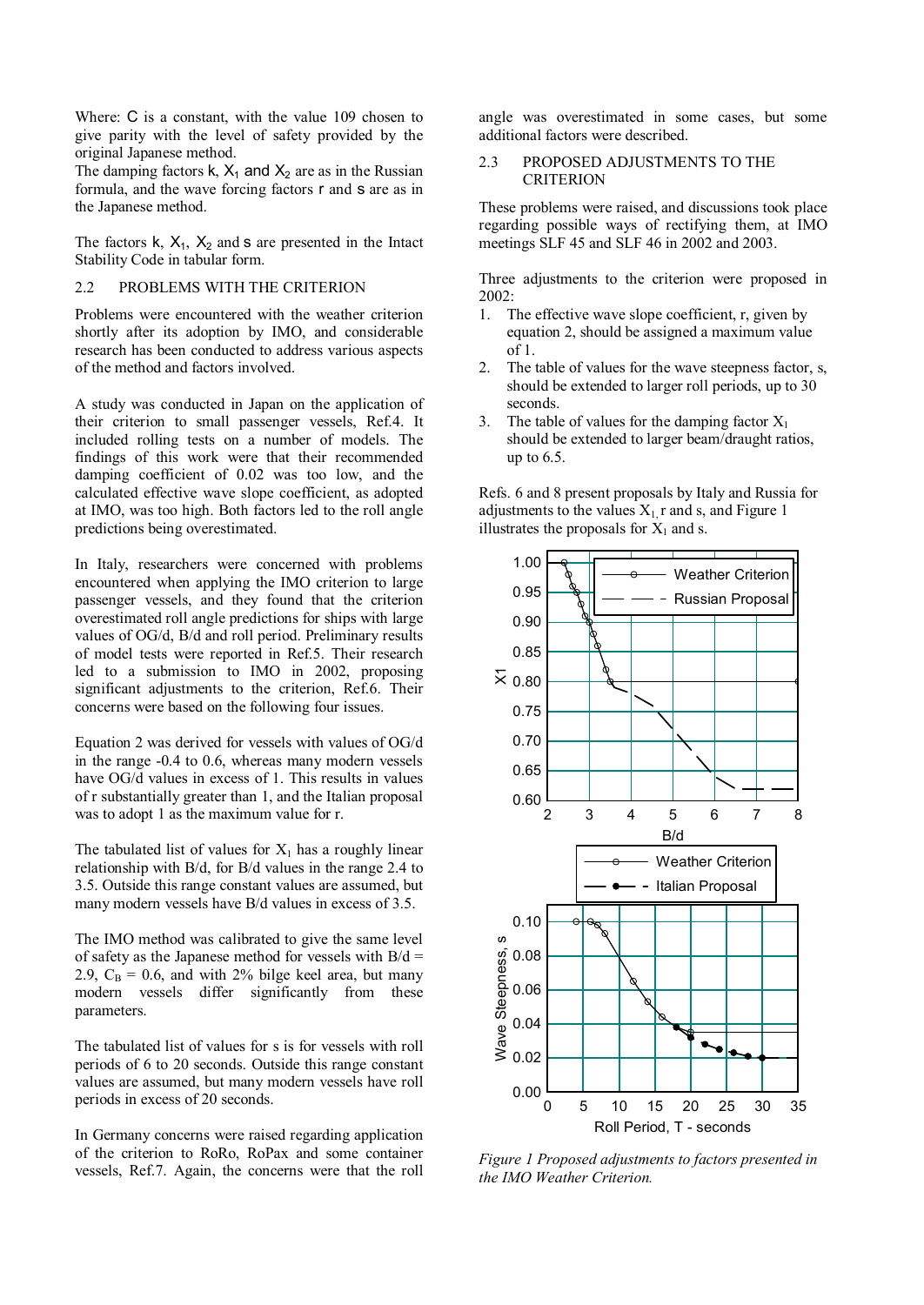### **3. MODELS**

The remit of the study was to consider vessels of 24 to 100 metres, and model some "extreme" vessels with beam/draught ratios outside the range for which the criterion was developed. In fact, few UK vessels exhibit the "conventional" proportions catered for in the weather criterion formulae, shown as a shaded area in Figure 2. Five vessels were selected, with a range of proportions and hull types, on which to base the models.



*Figure 2 Distribution of models relative to the UK fleet, in terms of beam/draught ratio and length.* 

The object was to compare rolling behaviour with that predicted by the weather criterion, and not to attempt to model actual full scale vessel conditions. This unusual requirement enabled some characteristics of the designs to be adjusted to suit the requirements of the test programme, particularly as there were no full scale data available for a correlation exercise.

For each vessel a model scale was selected that would enable tests to be conducted in regular waves corresponding to those assumed in the weather criterion. This resulted in the use of models about 1.8 metres in length, and smaller than recommended by the guidelines given in Ref.9. The possibility of scale effects on roll damping therefore was a consideration. For this reason, the models of round bilge or double chine form were tested with bilge keels fitted to minimise scale effects, and in some cases the keels were made deeper than those on the full size vessel. Other centreline keels and skegs were fitted as designed.

The models were built with a flat deck at upper deck level. Although the actual vessels might not be fully watertight to this level, their large angle stability is not considered in predicting the roll behaviour in the

criterion, so this simplification of the designs did not affect the calculations. The high freeboard minimised the incidence of water on deck and the associated dynamic effects that might influence the roll behaviour.

In general, the models were tested in a base condition taken from the stability booklet and at additional displacements, further increasing the number of beam/draught ratios to 12. The number of cases was increased to 19 with VCG variation and the removal of bilge keels. Each test condition was identified by a model number, with dimensions as listed in Table 1. In all test conditions the roll inertia was adjusted to a radius of gyration equal to 0.35B. GZ curves for the models are presented in Figure 3.

#### **4. TEST TECHNIQUE**

Tests were conducted in the towing tank at GKN Westland, Isle of Wight. The tank is 200m, by 4.6m, by 1.7m deep. It is equipped with a wave maker capable of generating regular waves of up to 0.36 metres in height, although this is at one particular frequency, and waves generated at other frequencies are limited by wave maker mechanism characteristics, tank depth and wave breaking.

Prior to testing in waves, roll decrement tests were conducted on each model configuration. These provided a measurement of the model natural roll period, which was used to determine the appropriate wave steepness factor, s, as defined in the weather criterion, and as a basis for the selection of wave frequencies in the roll response tests.

Each model was allowed to float unrestrained, beam on to the waves. The roll gyro required a light umbilical connection, kept slack and supported directly above the model on a movable carriage. Any tendency for the model to yaw was minimised by manual realignment, with due regard for the importance of minimal interference with the roll motions.

Tests commenced with the model 30 metres from the wave maker, and in most cases the model drifted down wave for a distance of several metres.

Typically, the first waves encountered gave a relatively large roll response. This was because the first waves tended to be higher than desired, and because the model roll response was greater with the model stationary than when the natural drift had developed. These data therefore were excluded in the analysis. Despite these large preliminary roll responses, no capsizes occurred.

The guidelines given in Ref. 9 suggest ratios of wave frequency to natural roll frequency of 0.8, 0.9, 0.95, 0.975, 1.0, 1.05 and 1.2. In some cases these test points were found to be inappropriate because the encounter frequency was significantly different to the wave frequency. Wave frequencies therefore were selected as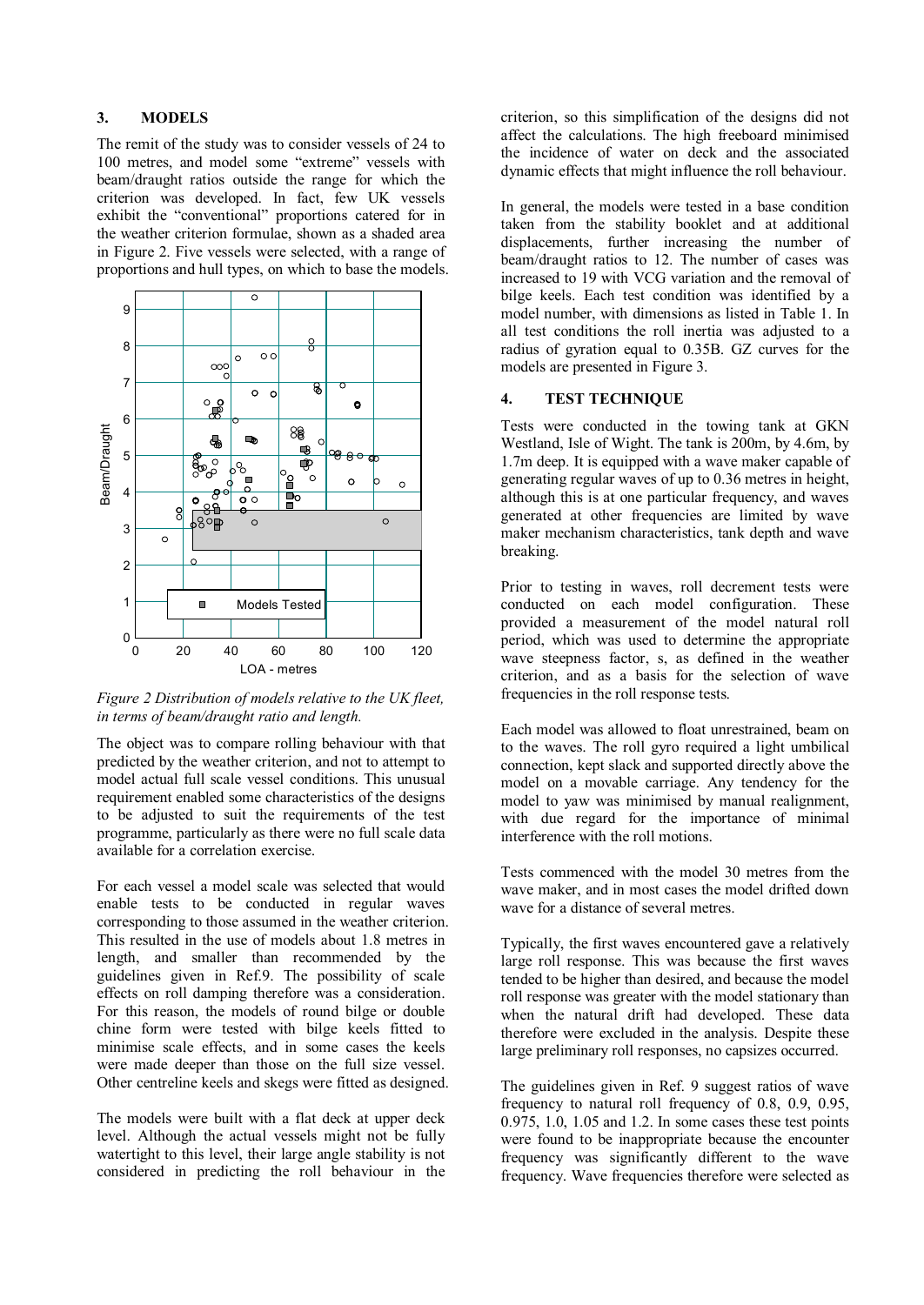the tests proceeded, such that they enabled the relationship between roll response and wave frequency to be defined adequately for the purpose of the project.

## **5. DATA ANALYSIS AND RESULTS**

## 5.1 WAVE HEIGHT

Because the waves generated were very steep, and sometimes breaking, those encountered by the model were not as regular as would be the case if generating waves of lower slope. This is a known problem with simulation of the weather criterion conditions.

The wave height measurements were used to obtain a mean value for each run, and these were collated at the end of the test programme. The data were used to derive a mean curve, and this was used in the final analysis of the experimental data, in preference to the measured data for each run. It was considered that this procedure offered better accuracy and consistency, and it enabled data to be incorporated for a small number of tests where reliable wave records were not available.

## 5.2 NATURAL ROLL PERIOD

The roll decrement test records were analysed to determine the time between successive peaks in the roll motion, and hence the natural roll period. The period varies slightly with roll angle, with lower periods at smaller angles. The variation was similar for all cases, despite variations in the hull forms and GZ curves.

## 5.3 WAVE STEEPNESS FACTOR

In the analysis following the tests, a more accurate value of the wave steepness required by the weather criterion was determined using the natural roll period at the angle corresponding to the maximum roll response to the waves. In most cases the variation of period with roll angle is small, and all of the wave steepness values were in the range 0.092 to 0.1, so the final values were the same or very close to those obtained from the initial roll decrement analysis, where a value was obtained from about 10 cycles.

Because, in some cases, there were differences between the predicted natural roll period and the measured period, the values of wave steepness factor used in the test analysis were not necessarily the same as those used in the weather criterion prediction.

### 5.4 ROLL ANGLE

The recorded roll angle data were inspected, in conjunction with the video records of the tests, to select test periods when the roll angles were reasonably regular and consistent, and when the model was beam on to the waves. The average roll amplitude and encounter frequency were determined from these gyro records, over as large a number of cycles as possible.

These values then were adjusted by the factor Wave Height Required / Wave height Used. The wave height required was that assumed in the weather criterion, using the natural roll period and wave steepness determined as described in section 5.3. The wave height used was that determined as in section 5.1.

This adjustment was made on the assumption that the roll angle of the model was proportional to the wave height at that wave frequency. It is recognised that the roll motion at large amplitudes is non-linear, but it was considered that these small adjustments to the data were acceptable. In most cases they had a smoothing effect on the plots of roll angle against frequency, and their effect on the maximum angles was within 5%.

The adjusted average roll angles are shown in Figure 4, plotted against the ratio of wave frequency to model natural frequency. In most cases the maximum angle occurred in waves of frequency similar to the model natural frequency. While one might expect such a result for a stationary model, it was rather surprising in view of the fact that the models drifted with the waves, with an encounter frequency lower than the wave frequency.

For M928 and its variants, no clear peak roll angle was found for the range of frequencies tested, and a linear fit has been used on the graphs. The model drift rate was relatively high, and it proved difficult to obtain an encounter frequency as high as the natural roll frequency. This was because, for waves of constant steepness, the high frequency waves were small and became unacceptable in terms of their regularity a short distance from the wave maker. This model exhibited higher roll angles in response to higher waves at the lower frequencies. This behaviour may be the result of the very high damping provided by the hard chine hull. This trend for higher roll angles at lower frequencies may be seen as a background trend in the plots for the models with bilge keels, with a peak response at resonance superimposed upon it.

## **6. OBSERVATIONS OF ROLL MOTION**

Those models which exhibited distinctly resonant behaviour, such as M929H, were characterised by a peak response at a wave frequency greater than the measured natural frequency, but at an encounter frequency significantly less than the natural frequency because of drift. It is known that the resonant frequency of a forced, damped, system is lower than that determined by free vibration, so this result reflects that phenomenon. Observations confirmed that the roll motion at frequencies lower than the resonant frequency was in phase with the wave. That is, the model rolled such that the angle of the deck was in the same direction as the local wave surface. At the resonant frequency the roll angle away from the wave reached a maximum at the wave crest, and towards the wave in the trough. At frequencies above resonance the model was out of phase with the wave, rolling towards the oncoming wave slope.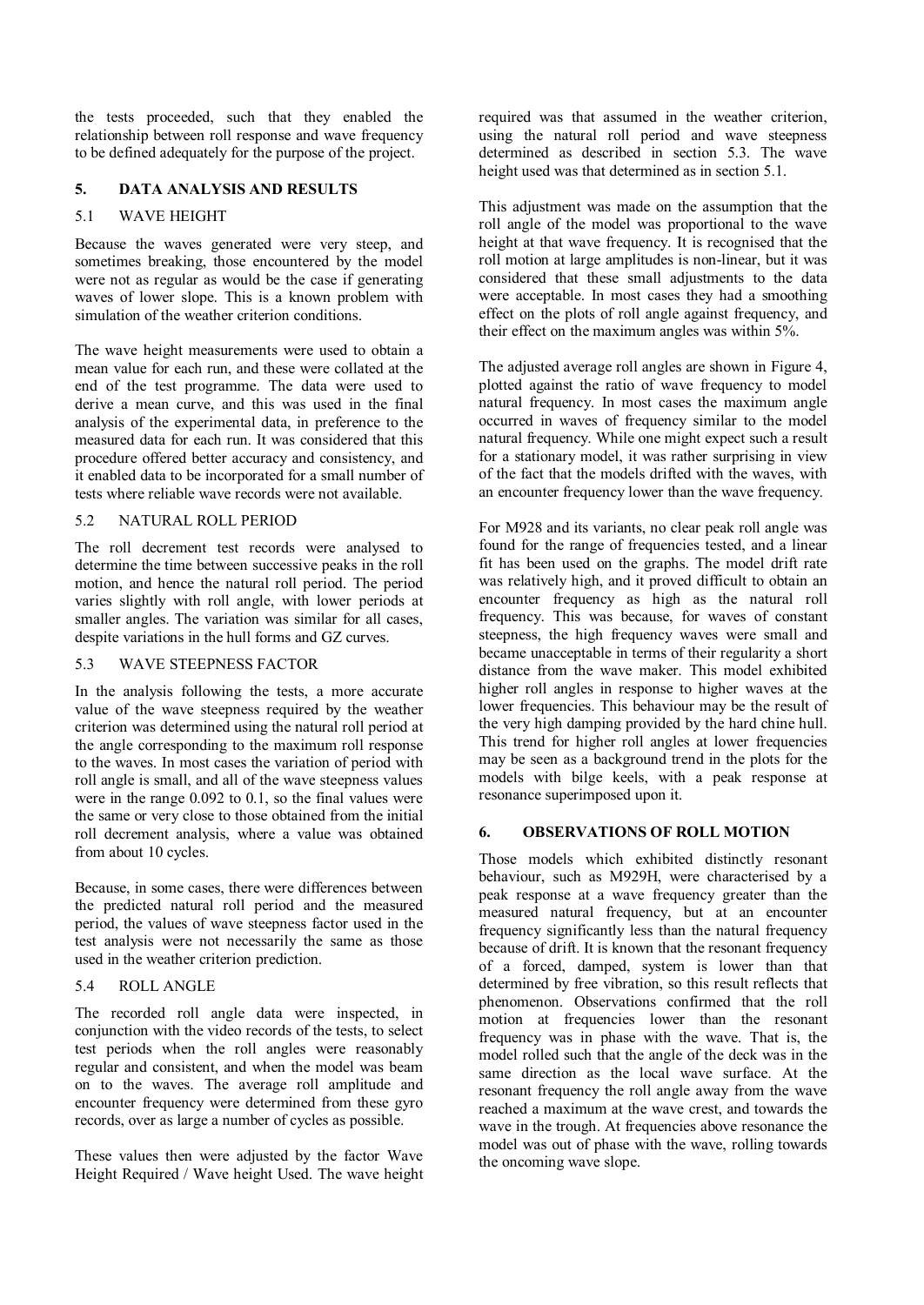

*Figure 3 GZ curves of the tested models conditions, with the maximum roll angles indicated* 



*Figure 4 Variation of roll angle with wave frequency for all model configurations.*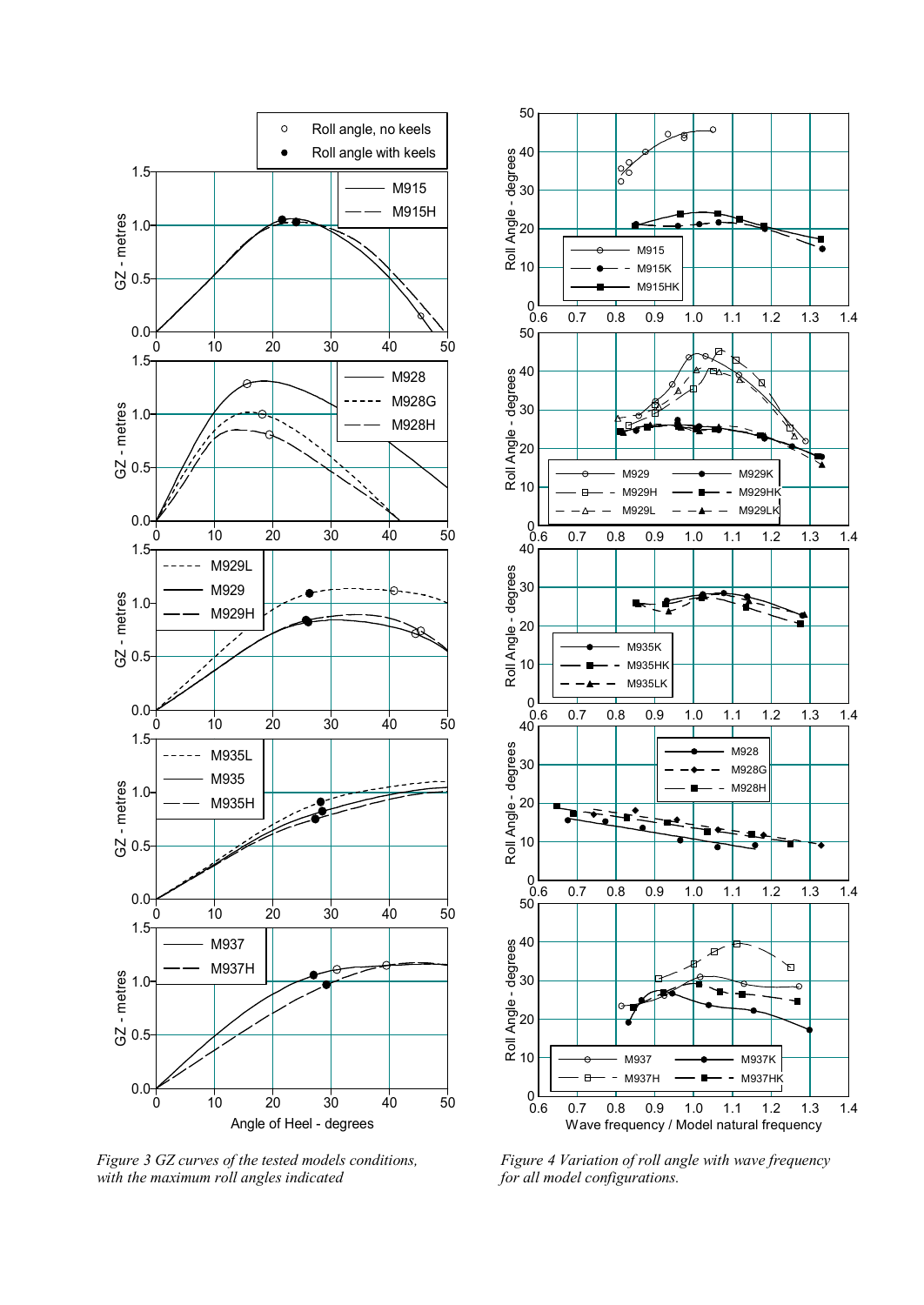Models which show a less distinct peak, with an underlying trend of larger roll angles at low frequencies, such as M935LK, showed very similar behaviour, rolling in phase at frequencies below, and out of phase at frequencies above the resonant peak. No change in the rolling behaviour was observed to explain the trend for increasing roll angle at the lowest frequencies.

Models which exhibited no resonant peak response, such as M928H, rolled in phase with the waves at all frequencies, because their drift rate was such that the encounter frequency remained lower than the resonant frequency.

Model M937K appeared to be somewhat anomalous, with a resonant peak at a wave frequency significantly lower than the natural frequency. Observation of these tests revealed that the model roll motion was in phase with the waves at ratios of wave frequency to natural frequency below 1.1, and it was the motion at a frequency ratio of 1.15 that had the characteristics of resonant motion, with maximum roll angles at the wave crests and troughs.

None of the models appeared to be in danger of capsizing during these tests, although M915 rolled to very large angles, where its stability in calm water was negligible. The waterlines at the roll angles measured do not correspond to those that would occur at the same roll angles in calm water, and the relationship depends on the wave frequency. If the vessel is in relatively long waves, so that the motion is in phase with the waves, the angle of the local wave surface relative to the hull will be less than at the same roll angle in calm water. In short waves, when the roll motion is out of phase, the water surface inclination will be relatively high. This will have implications for the likelihood of water on deck, and perhaps downflooding. It is one of the reasons frequently cited in the argument against using calm water stability characteristics in safety assessment. The finding from Ref.10, however, was that vessels in waves tend to capsize only when their roll angle exceeds their range of positive stability in calm water. There is no evidence to suggest that a vessel may be in danger of capsizing because the angle of the wave surface relative to the hull exceeds the range of positive stability.

#### **7. COMPARISON OF RESULTS WITH CRITERION PREDICTIONS**

#### 7.1 ROLL PERIOD

In most cases the measured and predicted values were within 2 or 3%, but in some cases the measured values were substantially less than those predicted, particularly for the models tested without keels.

The reliability of the roll period prediction was claimed to be good by Morita when he developed the formula. His results are presented in Ref.9, as a graph of C values calculated as in the weather criterion, compared

with C values derived from measurements. The model roll period data were used to produce an equivalent graph for comparison, Figure 5. Morita's results generally fell within the  $+/-7.5%$  envelope indicated, but these test results do not show such close correlation, particularly for the models without bilge keels.

These results reflect similar findings from Italy, Ref.5, that the criterion overestimated the roll period.



*Figure 5 Comparison of calculated and measured values of the roll period coefficient, C, for two inertias.* 

#### 7.2 MAXIMUM ROLL ANGLE

The maximum roll angles are presented in Figure 6 to show their variation with beam/draught ratio. For clarity, Figure 6 is divided into two graphs, for models with and without bilge keels.

For comparison, two calculated points are presented for each model configuration: 'Weather Criterion' values using the current formulation, and 'Proposed adjustments' values using proposals described in 2.3.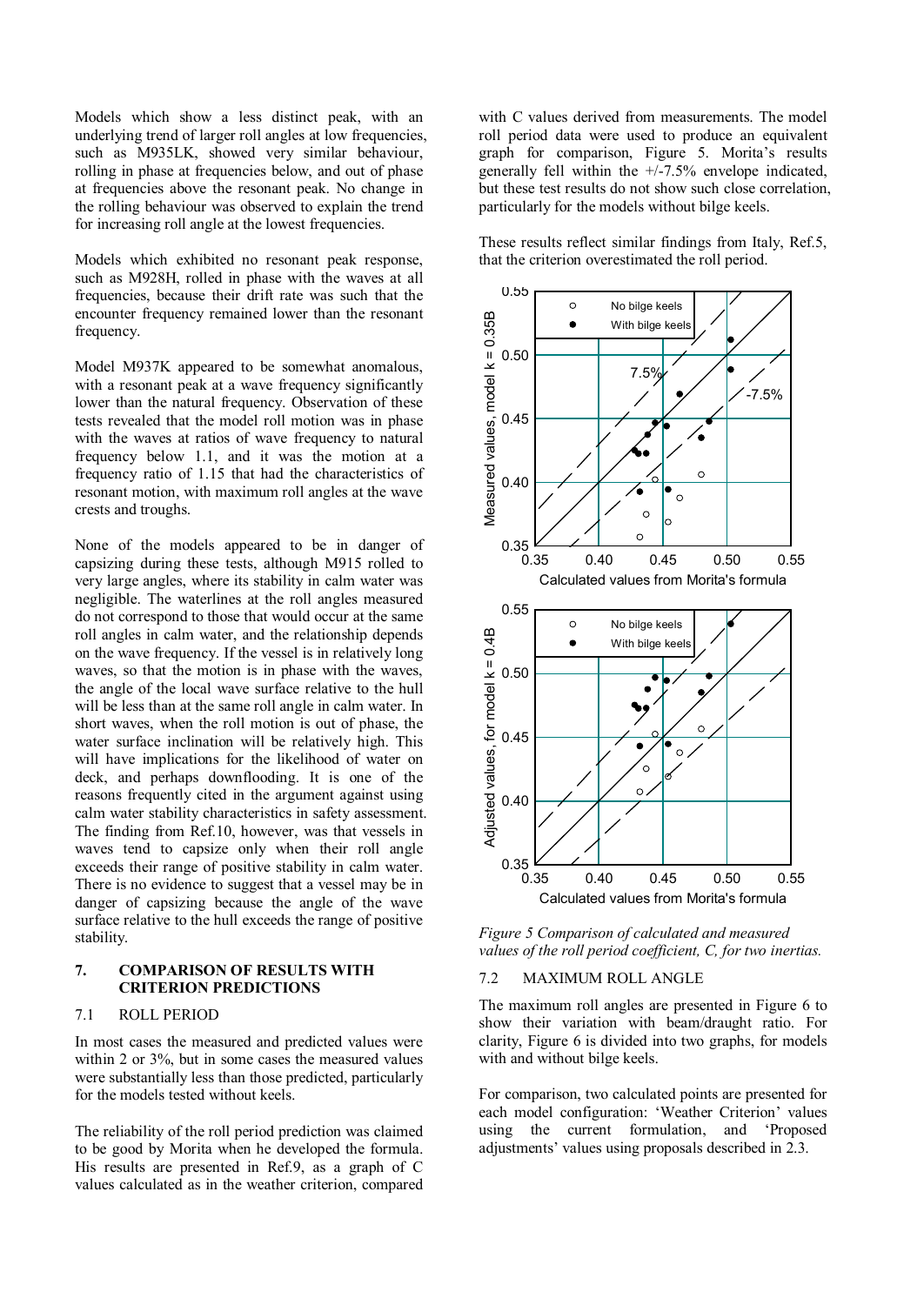Without bilge keels the measured roll angles were greater than those predicted for all but one of the models, that with the highest B/d ratio. Its measured roll was less than that predicted by the criterion but the same as that predicted with the proposed adjustments.

With keels the correlation is much closer. The results follow a similar pattern, however, and the greater number of tests reveals a trend in the comparisons. It is evident that the measured values exceed those predicted at low B/d ratios, but are lower than the predictions at high B/d ratios. Furthermore, the difference between the predictions and the measured values increases as B/d ratio increases above a value of about 4.5.

Correlation with values calculated using the proposed adjustments is better at the higher B/d ratios than with the current criterion. Measured values are greater than the predicted values in all cases apart from the three with the highest B/d ratios.



*Figure 6 Maximum roll angles presented in relation to the beam/draught ratio.* 

#### 7.3 SENSITIVITY TO ROLL INERTIA

In drawing conclusions from the comparisons of roll periods, one must bear in mind the fact that the roll period is proportional to the roll radius of gyration.

All models were tested with a roll radius of gyration of 0.35B. This may be lower than the typical inertias of the vessels used in the development of equation 4. A higher value of 0.4B is assumed by some technicians, and Ref.7 refers to some modern RoRo vessels where this value is too low an estimate.

Estimates were made of the greater roll periods that would have been measured had the models been ballasted to the value 0.4B, assuming that the added inertias remained the same, and these were used to adjust the values presented in Figure 5. The adjusted values are presented in lower graph of that figure. All data for models without bilge keels fall within the 7.5% envelope. They are generally lower than the calculated values, but that may be expected as their added inertia is relatively low. Some of the models with bilge keels lie above the 7.5% envelope, but again, that may be expected because some of the keels were very large, providing more added inertia than for typical ships.

This exercise suggests that the models were tested with roll inertias lower than those of the vessels used in the development of the criterion, and demonstrates the sensitivity of the roll period to inertia. The inertias of small domestic passenger vessels are likely to be highly variable. Vessels with relatively wide beam and little superstructure will have a relatively low ratio of radius of gyration to beam. Vessels with a single open car deck with accommodation above might have a relatively high ratio, because the ship structure is concentrated in a ring with little or no weight near the centre. This variation will decrease the accuracy of the roll period estimate because inertia is not incorporated.

For some models, greater inertia would have led to a lower value of the wave steepness, s, although in many cases it had the maximum value of 0.1 and would not have been affected. Where the steepness would have been lower, notably for models without bilge keels, the maximum roll angle also would have been reduced. An estimate of the roll angles that would have been measured was made. A 14% difference in the dry inertia of the vessel results in a reduction in the roll angle of less than 1 degree in most cases.

#### **8. POSSIBLE SCALE EFFECTS**

The models were smaller than recommended in Ref.9, which suggests that models should be not less than 2m long overall, or a scale of 1:75, whichever is greater. Compared with typical models of large ships these models were of relatively large scale, ranging from 1:20 to 1:40, but were between 1.67 and 1.85m long.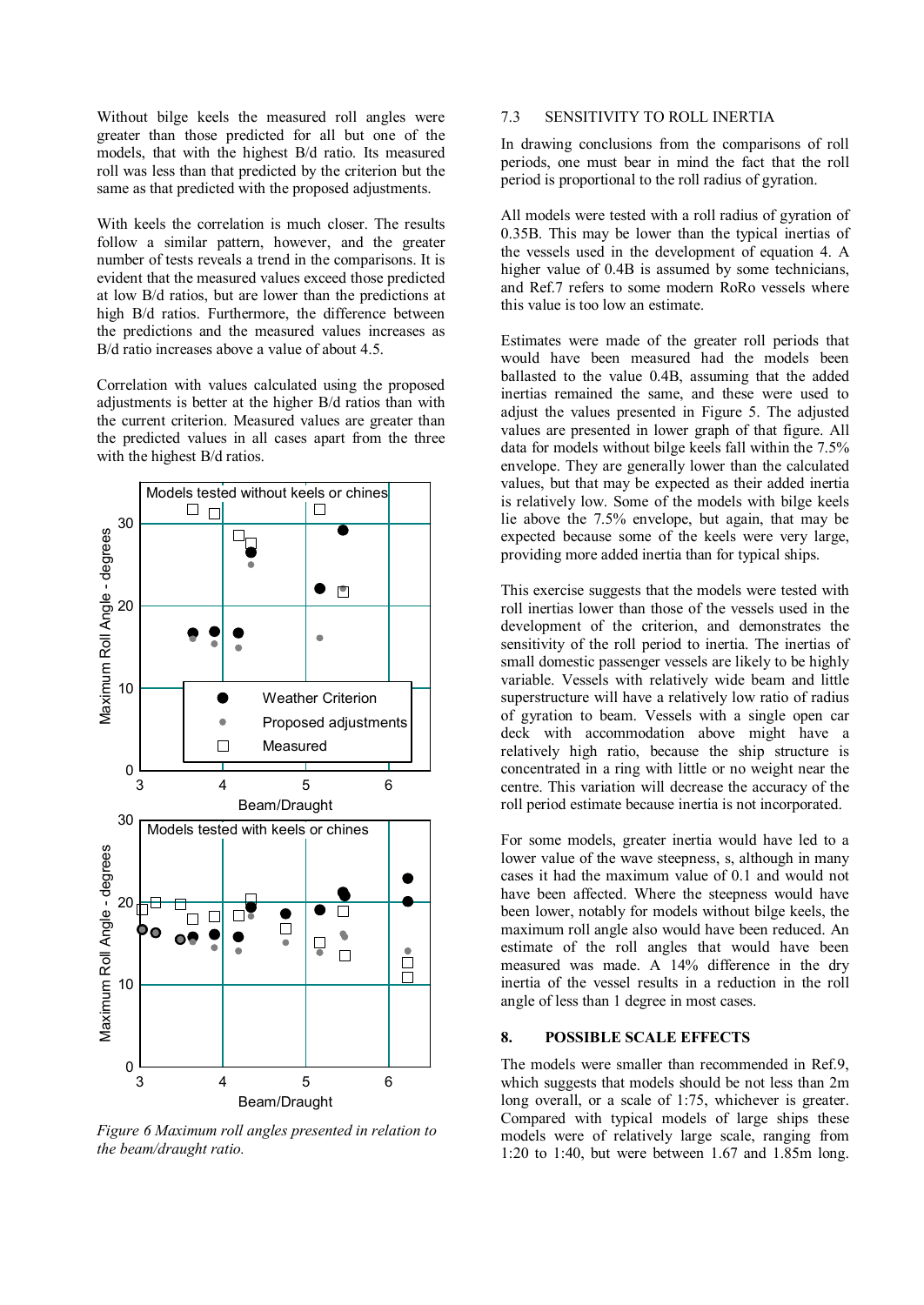The guidelines also suggest that models without bilge keels or sharp chines should be at least 4 metres long.

With small models the skin friction resistance coefficient is higher than at full scale, even if flow at the bilge is laminar, so the frictional damping is expected to be greater on the models, and the roll angles therefore reduced.

The models most likely to be affected were those with round bilges and no keels: M915, M929, M929H and M929L. The measured roll angles for these were all significantly greater than predicted however.

The procedure given in Ref.9 was used to correct the damping coefficient to account for frictional scale effects. The corrections were found to be small and, if applied as an adjustment to the measured angles, would result in increases of between 0.1 and 1.85 degrees. The roll angles used here in the correlation between weather criterion predictions and model tests are the angles in irregular waves, so these adjustments need to be reduced with the factor 0.7. The potential scaling errors in the correlation therefore are only in the range 0.07 to 1.3 degrees, where the angles measured in the tests might be too small. Since the corrections were small and imprecise, it was not considered worthwhile to adjust the measured data. The data are considered to be reliable in relation to the expectations of the predictions.

Other experimenters have come to similar conclusions. Support for the use of small models of chine vessels is provided by Ref.4, which describes tests on eight small models, some of them less than 1.5 metres long. The experimenters conducted roll tests at full scale on one small vessel and found good correlation with tests on the 1:10 scale model of just 1.2 metres LBP.

#### **9. POSSIBLE ADJUSTMENTS TO THE CRITERION**

#### 9.1 EFFECTIVE WAVE SLOPE COEFFICIENT

The formula used for this factor, r, in the weather criterion is an approximate one. The Froude-Krylov formula, Ref.4, was used to calculate the effective wave slope coefficients for the model configurations to assess the validity of the weather criterion approximation. See Figure 7.

It is apparent that the approximate formula gives an overestimate of the coefficient. This supports the findings presented in Ref.4, which concludes that the approximate formula provides small craft with excessive exciting roll moment. The graph also provides some support the proposal to IMO, to limit r to a maximum value of 1.0.



*Figure 7 Effective wave slope coefficients for the models compared with the predicted values* 

#### 9.2 DAMPING FACTOR X1

This was also the subject of the Russian submission to the IMO in 2003, where an extension of the tabulated values of  $X_1$  was proposed. Assuming that all other factors of the current formula are valid, we may derive values for  $X_1$  that would give predicted roll angles equal to the measured values. The result is illustrated in Figure 8. The data for models without keels or chines have not been included here. Much greater  $X_1$  values would be required to correlate their measured and calculated roll angles.



*Figure 8 Values of X<sup>1</sup> required for accurate prediction of the model results* 

It is interesting to note that the data fit intersects the line for the Russian proposal near the middle of its B/d range, but is parallel with the IMO line. Although the Russian proposal has been harmonised with the current IMO tabulated values, it does not form a fair extension of the original line, and the existing IMO values were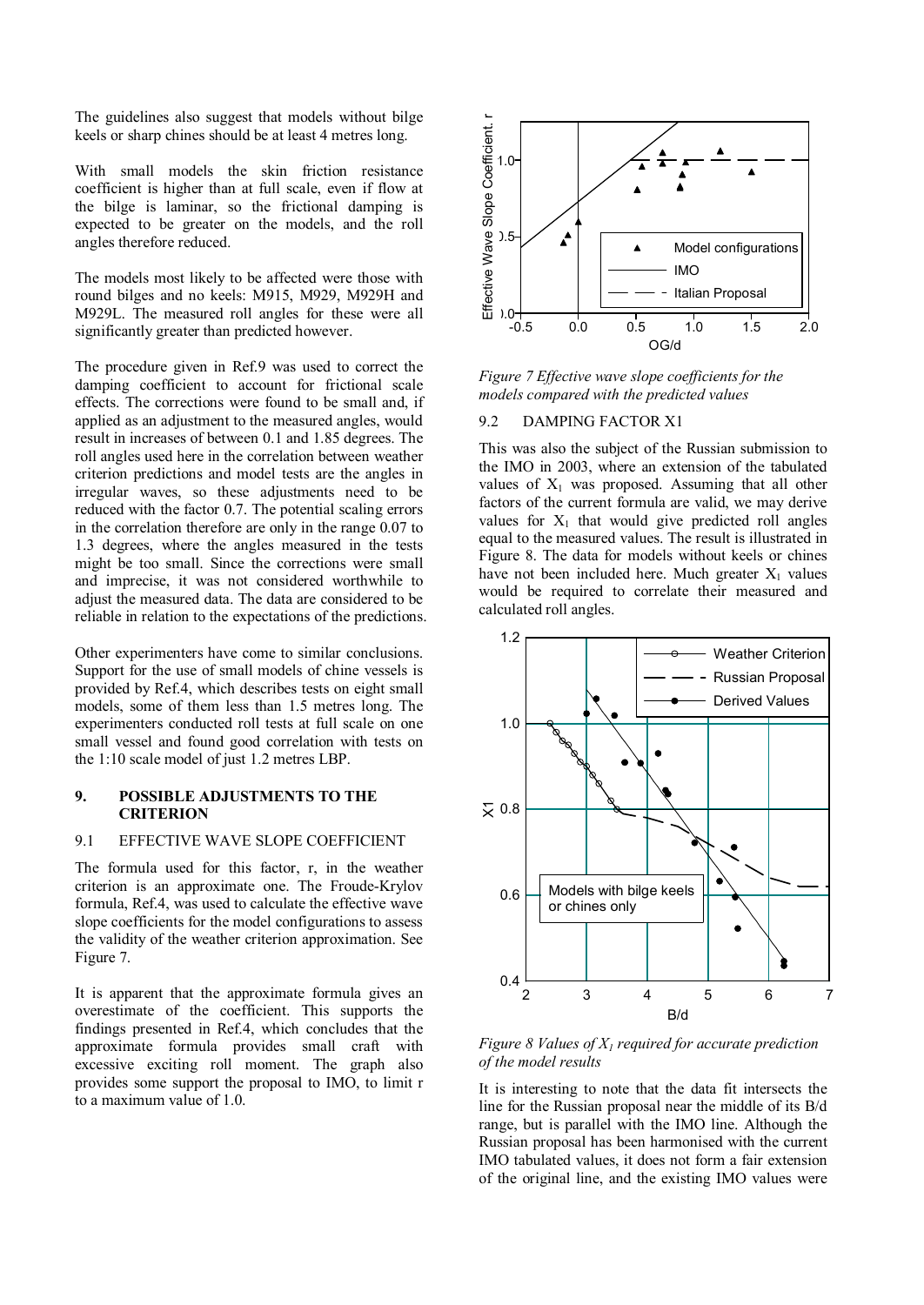not affected. The Russian proposal was formulated following model tests on 15 vessels ranging in length from 50 to 182 metres. Ten of the vessels had B/d ratios between 3.60 and 5, and the remaining five extended the range up to 6.96. Their results are presented in Ref.11. This includes a graph similar to Figure 8, but with very little scatter of the data points through which their curve was fitted. A translation of the paper has not been obtained so the details of their testing and analysis are unclear.

#### **10. OTHER EXPERIMENTERS' DATA**

Other experimenters have conducted similar tests to study the weather criterion, Refs.5 and 12. Their results are presented in Figure 9, in the same format as Figure 6 for ease of comparison. The Italians found that the criterion generally overestimated the roll angles. Their models had B/d ratios in the range 4.16 to 4.74. It is within this range that the correlation in this study changed from an under prediction to an over prediction by the weather criterion. The Japanese present data for only one model, and in this case the criterion gave a substantial under prediction at a B/d ratio of 4.12, which compares closely with the findings of this study. In general, the correlation between measured and predicted values was weaker than found in this study.



*Figure 9 Correlation of other model test results with the weather criterion* 

## **11. COMMENTS AND RECOMMENDATIONS**

This criterion attempts to represent the scenario of a vessel beam on to the highest and steepest waves, excluding breaking waves, that may be encountered with a period that corresponds to its natural roll period. That is, the worst possible wave conditions in terms of roll behaviour. The waves represented are extremely severe. In addition to this, the vessel is subjected to an extreme wind gust at the worst possible phase of the roll motion.

A master would not willingly subject his vessel to such severe conditions, and the situation would only occur if the vessel were disabled in some way, such as with a loss of propulsion or steering. The combination of these factors all occurring together is highly improbable.

In this respect the scenario may be considered as similar to damage stability criteria, but there the probability of suffering damage in the most severe seastates is not considered to be sufficiently high to justify regulation. Damage stability requirements for passenger vessels, therefore, typically assume much lower seastates.

It is the opinion of the author that the weather criterion is unrealistically onerous. There have been many suggestions for improving the accuracy of the method because for many vessels the criterion is a critical one and restricts the design, frequently when other stability criteria indicate a good margin of safety. The accuracy with which the criterion represents real conditions and vessels' responses to them appears to be unreliable and, while we may continue to refine the criterion to improve this situation, it is suggested that the fundamental philosophy behind it should be reconsidered. It is my belief that a more realistic criterion could be developed that would prove less restrictive for designers, whilst enabling regulators to ensure that vessels retain an adequate level of safety in severe weather.

Notwithstanding this opinion, it is recognised that, in the short term, the criterion will be retained by IMO. Taking a pragmatic view, therefore, the author recommended that the Maritime & Coastguard Agency support the proposals previously submitted to IMO for adjustments to the criterion, and recommend their application in EC Directive 98/18. In general this study supported those proposals because, as shown in Figure 6, they provide a more consistent assessment of the level of safety of vessels, albeit an inaccurate one.

Since completion of this project, further consideration has been given to the weather criterion, and other aspects of the Intact Stability Code, at IMO. The latest developments are described in Ref.13. Some valuable advances are being made in our understanding of ship survivability and safety, but it is the author's opinion that the large number of unpredictable factors involved in accidents precludes accurate prediction of capsize, even with complex models. Rather, it is recommended that authorities should strive for simple criteria and methods of assessment with which to judge the relative vulnerability of ships. Equivalence in safety is an important consideration, and methods should be developed which relate vessel stability and size to the anticipated seastate, as described in Refs.10 and 14 for example. Such an approach is relevant to this project, which concerned small vessels on short voyages, where exposure to extreme conditions is avoided.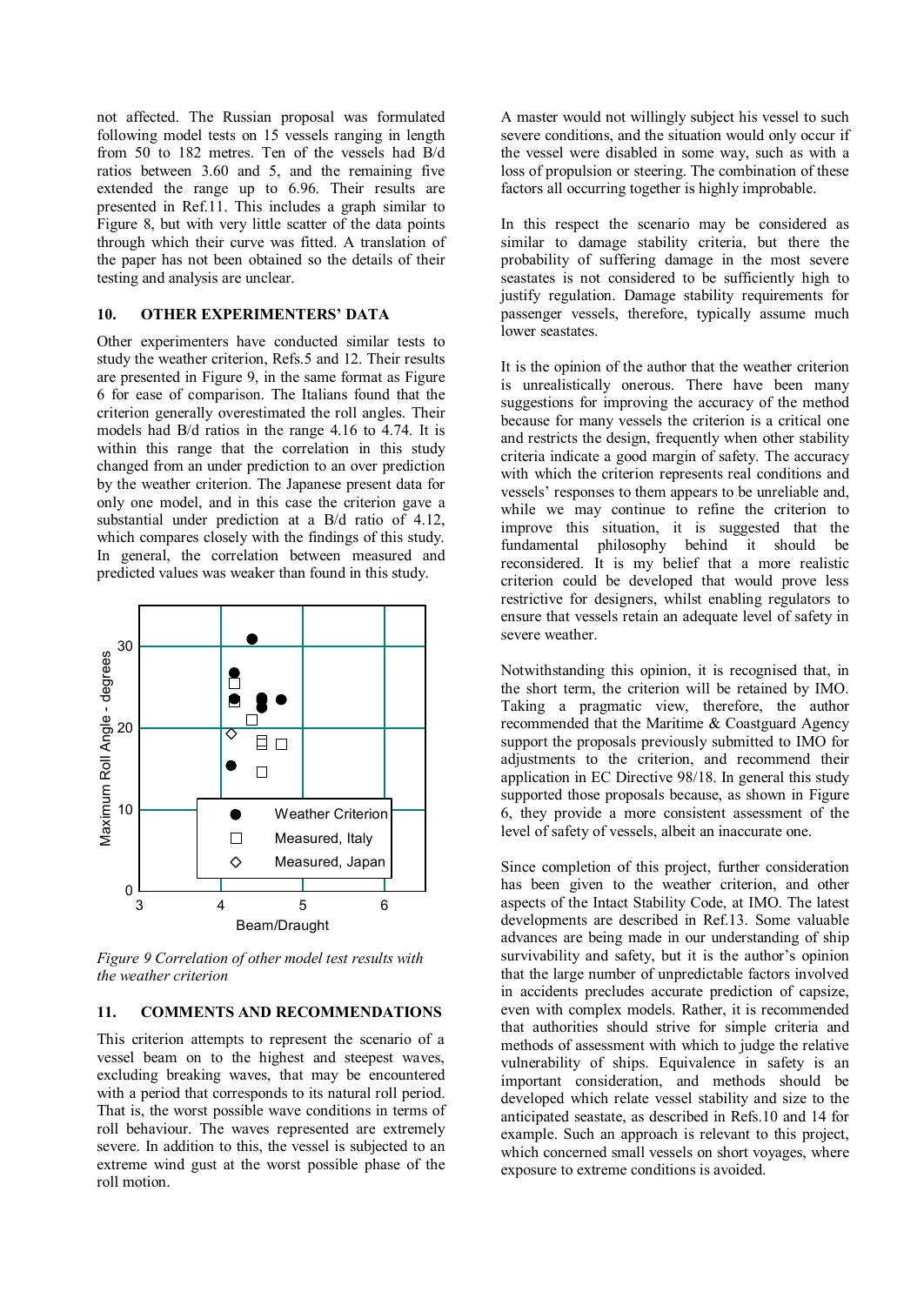## **12. CONCLUSIONS**

- 1. Five ship models were tested in a total of 19 configurations. The results provided roll period and angle data representative of vessels with a wide range of hull forms and beam/draught ratios.
- 2. The weather criterion does not provide a reliable estimate of the roll angle experienced by a vessel in the dead ship condition, beam on to extreme waves. The method is particularly unreliable for vessels without bilge keels, where it gives an under estimate, and for vessels with large beam/draught ratios, where it gives an over estimate.
- 3. The modifications proposed to the IMO by Russia and Italy improve the accuracy of the estimate for vessels of large beam/draught ratio, but not for vessels of low beam/draught or those without bilge keels. These modifications, however, provide roll estimates that show a more consistent correlation with the model test data.
- 4. It is recommended that the Russian and Italian proposals be supported, and used in the application of the criterion in EC Directive 98/18 to provide a more consistent assessment of the level of safety of vessels, regardless of the beam/draught ratio. The method should not, however, be regarded as providing a reliable representation of actual vessel behaviour.

## **13. REFERENCES**

- 1. European Council. Directive 98/18/EC on Safety Rules and Standards for Passenger Ships. 1998L0018 - EN - 04.06.1998 - 000.001. 2006.
- 2. IMO. Code on Intact Stability for All Types of Ships, Res.A.749(18) as amended by Res. MSC.75(69). 2002.
- 3. Japan. Proposal on Draft Explanatory Notes to the Severe Wind and Rolling Criterion. SLF 48/4/5. 2005. IMO.
- 4. Fujino M, et al. Examination of Roll Damping Coefficients and Effective Wave Slope Coefficients for Small Passenger Craft. Proc.USCG Vessel Stability Symposium. 1993. US Coast Guard Academy.
- 5. Francescutto A, Serra A. Experimental Tests on Ships with Large Values of B/T, OG/T and Roll Period. Proceedings of the 6th International Ship Stability Workshop. 2002. Webb Institute.
- 6. Italy. Weather Criterion for Large Passenger Ships. SLF 45/6/5. 2002. IMO.
- 7. Germany. Remarks Concerning the Weather Criterion. SLF 45/6/3. 2002. IMO.
- 8. Russia. Severe Wind and Rolling Criterion (Weather Criterion). SLF 46/6/10. 2003. IMO.
- 9. Germany. Revised Intact Stability Code prepared by the Intersessional Correspondence Group. SLF 49/5. 2006. IMO.
- 10. Wolfson Unit: Maritime & Coastguard Agency Research Project 509: HSC – Evaluation of Existing Criteria. 2005. Maritime & Coastguard Agency, UK.
- 11. Lugovsky VV, Luzyanin AA. The Main Principles of Reconciliation Calculation Methods for the Roll Amplitude in the RS Rules and the IMO Code on Stability Requirements. Trans of Russian Maritime Register of Shipping 23. 2000. (In Russian)
- 12. Japan. Comments on draft guidelines for alternative assessment of weather criterion based on trial experiment results. 2005. IMO.
- 13. Francescutto A. Intact Stability of Ships Recent Developments and Trends. PRADS 2007, Houston.
- 14. Deakin, B. An Experimental Evaluation of the Stability Criteria of the HSC Code. FAST 2005. St Petersburg, Russia.